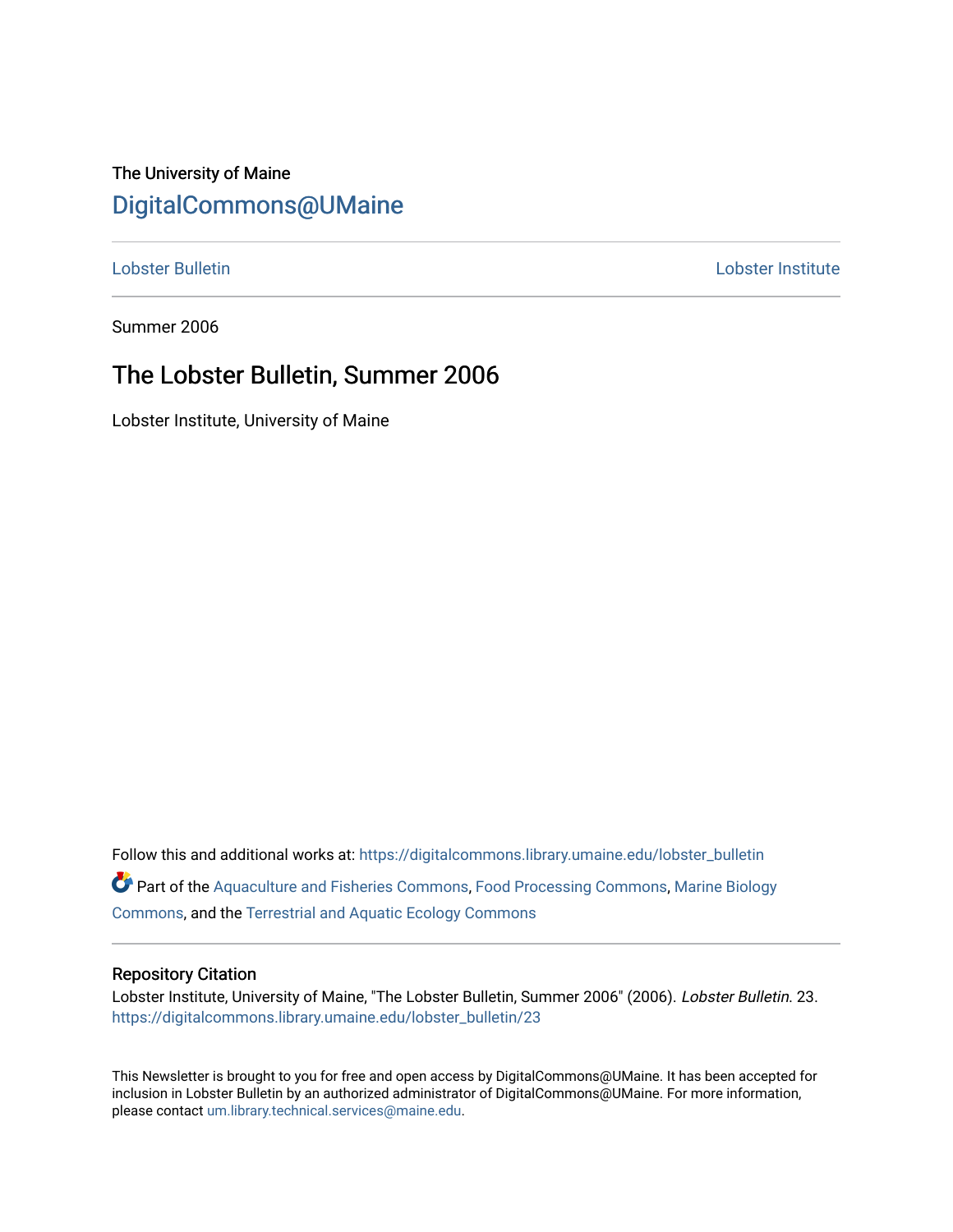

# **Summer 2006**

*"News, research updates, and information on lobsters and the lobster industry."*

#### **Published by the Lobster Institute**

**"Protecting and conserving the lobster resource, and enhancing lobstering as an industry…and a way of life."** 

# **Lobster Institute Christens Its "New" Research Vessel**

 The Lobster Institute would like to thank Bill and Georgia Fike of Greenwich, Connecticut for the donation of their 22' Boston Whaler, the *Shadow* to the Lobster Institute for use as a research vessel. The *Shadow* has been refitted for trap hauling and will be used in various Lobster Institute projects such as alternative bait testing and juvenile sampling studies. The boat replaces the *RV Black Fly*, an antiquated workboat obtained as Coast Guard salvage, that has seen years of use, and that the Institute has struggled to keep operational for the past several years. Like the *Black Fly*  before it, the *RV Shadow* will be cared for by long-time Lobster Institute volunteer Herb Hodgkins, and moored at the Frenchman Bay Conservancy's Tidal Falls property in Hancock, Maine. The boat was re-christened on August 21 during a special event at Tidal Falls. According to Lobster Institute Executive Director Dr. Bob Bayer, "It is said that a proper christening ensures good fortune to the boat and her crew throughout the life of the vessel. It has also been said that re-naming a boat is bad luck – so to be on the safe side – and to honor the Fike's – we decided to keep her original name. However, we thought a re-christening for the *Shadow's* new purpose as a research vessel would be in order."



**-- cont. on page 2**

*Georgia Fike (r) prepares to christen the R.V. Shadow with champagne on the shore at Tidal Falls, with the assistance of Herbert Hodgkins.(l)* 

*A continuing "did you know" series featuring historical highlights of Lobster Institute research and accomplishments.* 



## **CSI: Lobster Institute**

 Did you know that the Lobster Institute has developed a type of forensic science that can be use to determine if a lobster has had its eggs illegally removed? Almost all lobstermen are extremely conservation conscious and v-notch and release all egg bearing lobsters they catch back into the water. However, on a rare occasion there will be someone who tries to increase their catch by illegally keeping egg bearing females and using chemicals (typically bleach) to scrub the eggs off their tails in an attempt to destroy the evidence. Initially, short of catching someone in the act of illegally scrubbing eggs off of lobsters, it had been difficult for marine patrol officers to prove this had been done. A scientific method to determine if scrubbing had taken place was needed. Lobster Institute researchers at the **-- cont. on page 2**

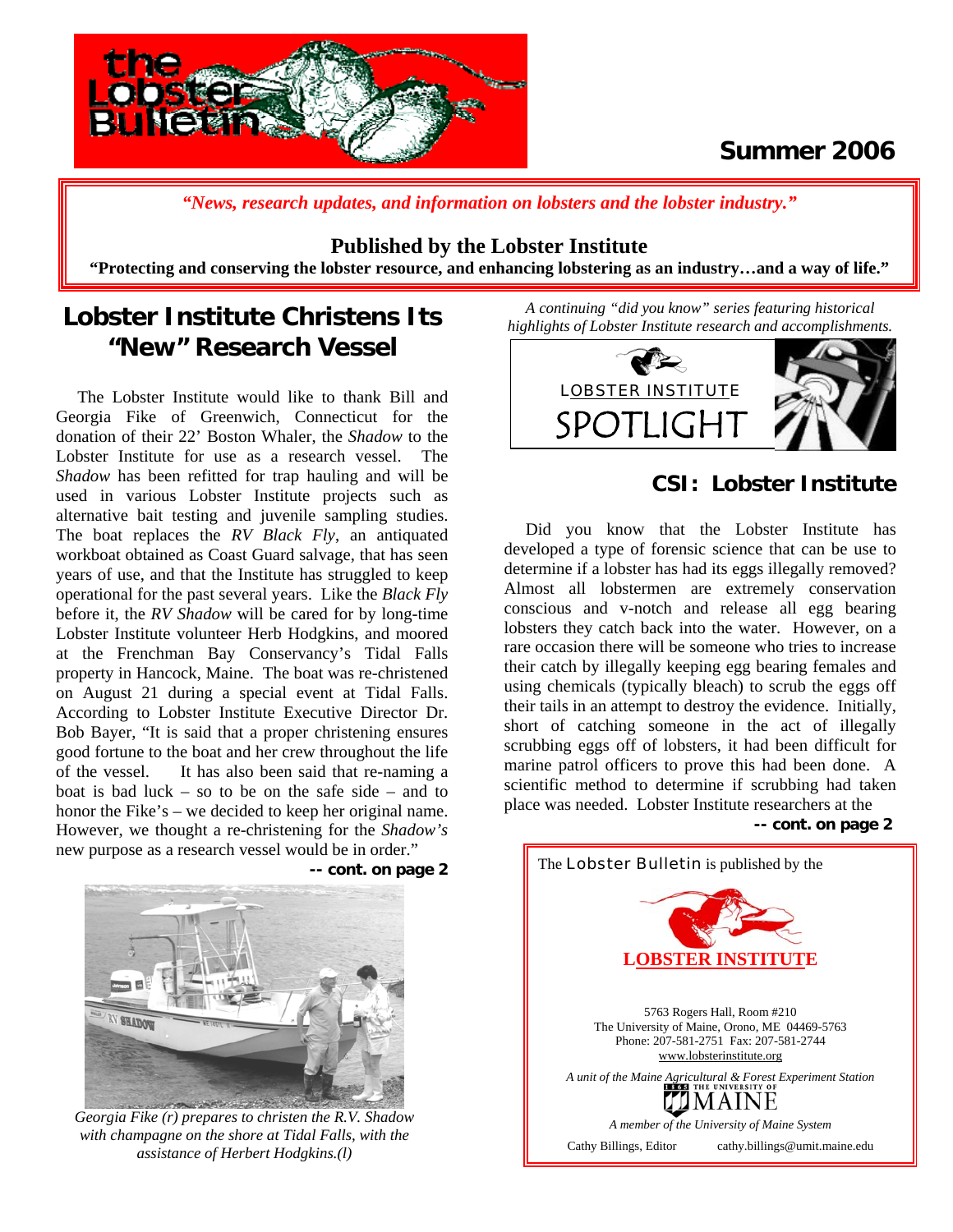

## **Spotlight on the Institute CSI: Lobster institute --cont. from page 1**

University of Maine, in conjunction with researchers from California Polytechnic University and the National Marine Fisheries Service developed a technique using a microscope to detect chemically scrubbed lobsters. An egg bearing lobster carries her eggs on her tail, where they are basically "cemented" to tiny hairs on the pleopods or "swimmerets". Under microscopic pleopods or "swimmerets". examination, these researchers found there are distinct differences in the structure of setal hairs on the pleopods of lobsters that have been chemically treated compared to those on lobsters that are untreated. The setal hairs of untreated lobsters have a feather-like pattern with pairs of fine, uniformly arranged hairs extending from opposite sides of a central shaft. Pleopod setae from lobsters dipped in bleach appear highly disorganized, with many bent or even missing.

 In related work, scientists from the University of Pennsylvania and the Marine Biological Laboratory in Woods Hole, Massachusetts developed a field-based technique capable of revealing residual chlorine on chemically dipped lobsters.

 Both these methods of detecting illegally scrubbed lobsters are described in a manual for law enforcement personnel put together by the Lobster Institute and the then Maine/New Hampshire Sea Grant College Program. The manual, "Techniques to Detect Chemically Scrubbed, Egg-Bearing Lobsters" is available by contacting the Lobster Institute at 207-581-1443. The Institute will also provide hands-on training in these techniques to marine law enforcement officers. **a** 



*Lobster Institute Executive Director Dr. Bob Bayer (l) instructs Special Agent Ross Lane (r) of the NOAA Fisheries Office for Law Enforcement in the proper techniques to detect egg-bearing lobsters that have been chemically scrubbed.* 

# **Lobster Institute Christens the R.V. Shadow**

#### **-- cont. from page 1**

 The Fikes were on-hand for the occasion, with Bill offering traditional toasts and Georgia participating in the sprinkling of the champagne over the bow. Bill intoned the following toasts as part of the ceremony:

- $\triangleright$  "For thousands of years, we have gone to sea. We have crafted vessels to carry us and we have called them by name. These ships will nurture and care for us through perilous seas, and so we affectionately call them "she." To them we toast, and ask to celebrate the R.V. Shadow". To which the guests responded, "To the sailors of old…to the *R.V. Shadow*."
- $\triangleright$  "The moods of the sea are many, from tranquil to violent. We ask that this ship be given the strength to carry on. The keel is strong and she keeps out the pressures of the sea." To which the guests responded: "To the sea...to the sailors of old...to the sea!"
- ¾ "Today we come to re-christen this lady the *R.V. Shadow*, and send her to sea to be cared for, and to care for all who work with the Lobster Institute. We ask the sailors of old and the mood of God that is the sea to accept the *R.V. Shadow* for her new purpose, to help her through her passages, and allow her to return with her crew safely." To which the guests responded, "To the sea...to the sailors before us...to the  $R.V. \; Shadow.$ " as

## **Because you asked:**

 Maine has the greatest number of licensed commercial lobstermen in the U.S. – with Massachusetts coming in second.

- In 2005, Maine issued 7,261 commercial lobster licenses (including student and apprentice licenses). An additional 1,970 non-commercial licenses were issued – for a total of 9,231.
- Massachusetts has just over 1,900 licensed commercial fishermen.



Check out the Lobster Institute website at [www.lobsterinstitute.org](http://www.lobsterinstitute.org/), providing the definitive site for lobster information …… with nearly 200 links.

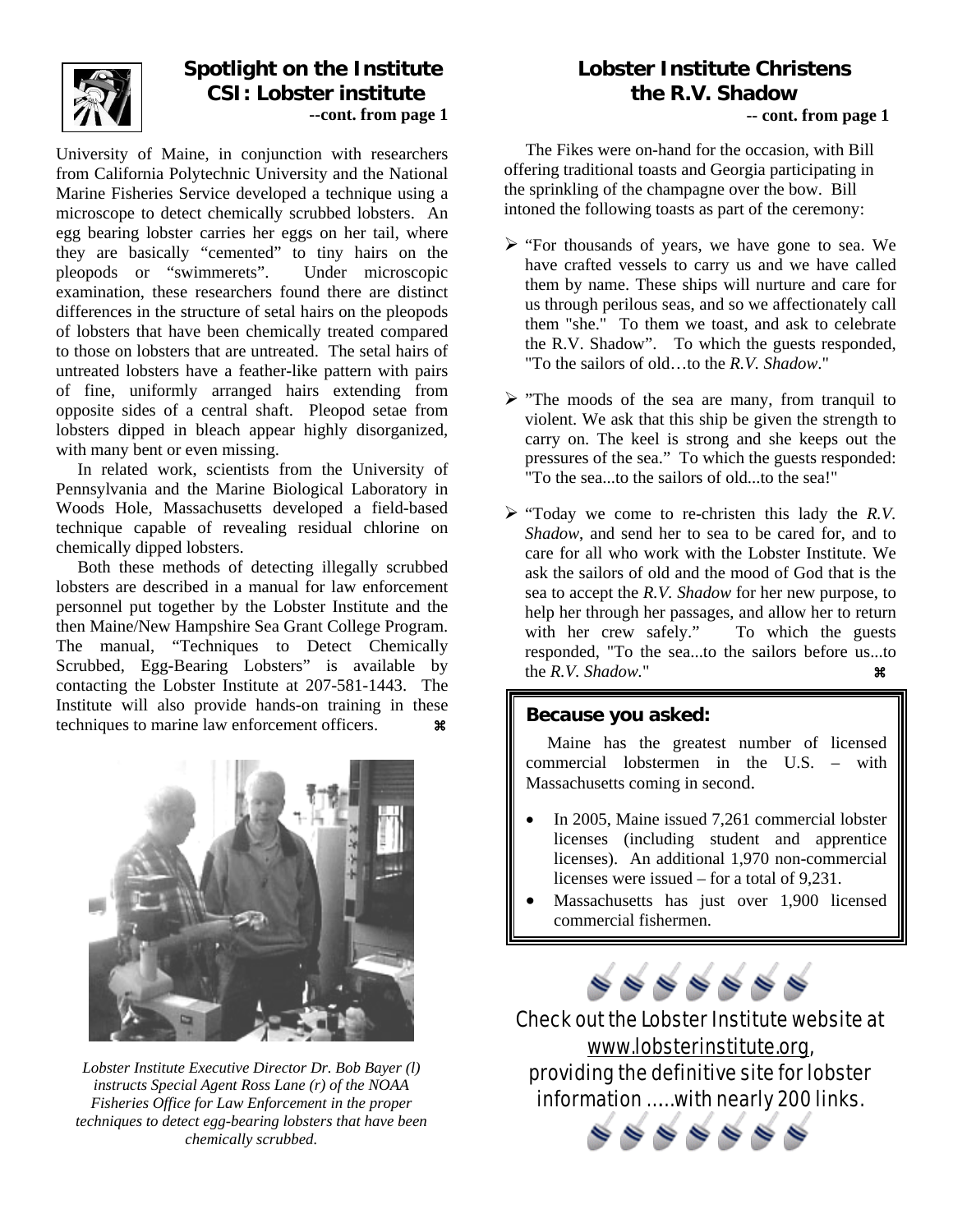**Contact us at 207-581-2751 if you would like to sponsor our "Research Report" and see your logo here!** 



# **Research Report**

*Readers may contact the Lobster Institute for more detailed information on any of these projects.*

 **Using Sensor Technology to Gauge Lobster Quality –** The Lobster Institute is partnering with Mainely Sensors, LLC to explore the potential for using sensor technology, in the form of optical absorption measurements, as a means to measure serum protein levels in lobster hemolymph (blood) to aid in assessing the vigor and quality of live lobsters. Should this sensor technique prove feasible, it would provide valuable data to assist lobster dealers, buyers, processors and wholesalers in making marketing decisions regarding the ability of lobsters to survive the necessary storage and/or shipping processes.

Current invasive techniques to measure serum protein involve the extraction of a blood sample from a live lobster using a hypodermic needle, and then measuring serum protein levels using a refractometer. This technique, however, has several drawbacks, which include increasing the stress level of the lobster and the risk of faulty readings due to contamination during sample extraction. Therefore a compelling need exists to develop a sensor that is non-invasive and provides reliable readings of serum protein.

 The ultimate objective of this project is to produce a marketable hand-held device that can be used dockside to measure serum protein levels in lobsters, in a non-invasive manner. Knowing the serum protein levels before purchase, storage, and/or shipping will help determine which lobsters are suitable for shipping as a live product, how long live lobsters might withstand storage or if they should be sent directly to be processed.

 Mainely Sensors recently received a Seed Grant from the Maine Technology Institute to begin work on this project. Initial objectives include:

- Performing optical absorption spectroscopy on lobster blood samples using laboratory-based spectrometers, to demonstrate and verify the reported UV-VIS absorption behavior of hemocyanin. The infrared (IR) absorption spectrum (unreported) will also be examined for any useful characteristic peaks associated with serum protein.
- Perform optical transmission spectroscopy on lobster tissue samples, to determine penetration depth of the serum protein absorption

wavelengths, in order to assess the feasibility of a non-invasive, optical measurement.

- Performing *in vivo* absorption /transmission spectroscopy on live lobsters, using a commercial, portable spectrometer from Ocean Optics, and compare results with *in vitro* data collected from the same lobsters. If comparable measurements are obtained, the portable spectrometer will be used to measure spectra on lobsters at different lengths of time post capture and the results will be compared with those obtained with a compared with those obtained with a refractometer.
- If the *in vivo* optical absorption approach proves to be feasible, the design for a prototype instrument will be developed.

Mainely Sensors, LLC, under the guidance of its president John Vetelino, Ph.D., specializes in adapting sensor technologies for applications in various business sectors. The company is based in Orono, Maine.

 **Maine's Zone C Lobster Hatchery Ready for Production** – The Zone C Lobster Hatchery, located in Stonington, Maine was completed this spring and began it first production runs in June. Plans called for rearing three batches of 50,000 juvenile lobsters each season, starting in June and ending in early September, with lobsters to be released in Zone C once they reach settlement age (stage IV) and have a solid chance of survival. While in the hatchery, the lobsters are fed brine shrimp (also raised at the hatchery) and kept in vigorously aerated tanks designed to prevent the lobsters from eating each other. In July, a setback was experienced with the first run, after aeration problems led to the loss of an undetermined number of the first 40,000 juvenile lobsters raised. Production was scheduled to resume and continue through September. Studies are currently underway to determine a workable method of tracking the survival of the lobsters once released. The hatchery is managed by the Penobscot East Resource Center in Stonington. More information can be obtained by contacting hatchery manager, Ted Ames, at 207-367-2708 or by emailing info@penobscoteast.org. **as**